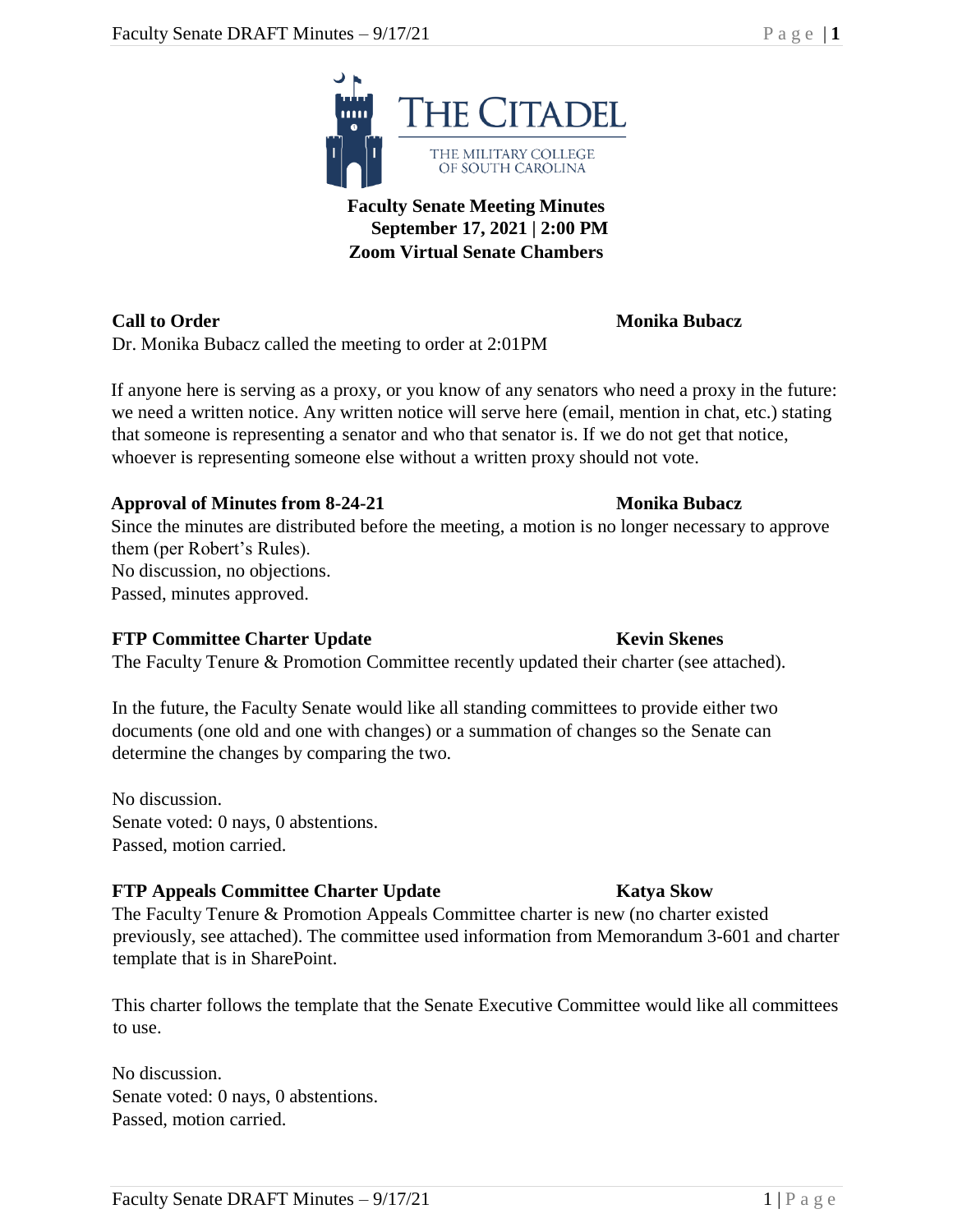## **Enrollment Committee Charter Lee Westberry**

This is also a new document and followed the template in SharePoint (see attached). No discussion.

Senate voted: 0 nays, 0 abstentions.

Passed, motion carried.

Dr. Bubacz thanked everyone who took the Executive Committee seriously and submitted the charters that were missing. This helps with Saante activities and how standing committees operate.

# **Parking Advisory Committee Update Monika Bubacz**

# **and Faculty Representative Re-election**

Update from Dr. Jeff Davis, Faculty Representative and Chair of the Committee:

- There is still discussion of a parking garage to alleviate growing parking concerns.
- The committee has built a lot of trust on campus and people do listen to their recommendations.
- The committee is working toward systematic improvements to the parking lots.

Dr. Bubacz: There is a need for faculty representation on this committee. Dr. Davis would like to serve another term, but we have to open the floor for nominations/volunteers for anyone interested in representing the faculty on this committee.

Hearing no nominations, Dr. Bubacz closed the call for nominations/volunteers, seconded.

Dr. Bubacz asked for unanimous consensus (only one person in the running).

No discussion.

Senate voted: 0 nays, 0 abstentions.

Passed, motion carried.

Dr. Jeff Davis will serve another term on the Parking Advisory Committee as the faculty representative.

### **Update from the Provost Sally Selden**

We started the week with very good news. Congratulations to you all for the U. S. News and World Report ranking, as we are again the number one university in the southern region  $(11<sup>th</sup>)$ year in a row)! This speaks volumes to the faculty and I appreciate everything you have done to contribute to that.

Update on the Pandemic Service ribbons that faculty will receive: they have now been processed. During the next Town Hall Meeting, General Walters will officially award those and they will be delivered to your departments (including instructions on how to wear them). They will go right over the "S.C." pin on the uniform.

Kudos to our Department of Intelligence and Security Studies for their certification in graduate studies from the International Association for Intelligence Education. This was an excellent process and a great outcome, and I want to make sure that we recognize that department.

Presentation from Mr. Shawn Swartwood (School of Business) (see attached)

• Baker Business Bowl VIII <http://www.go.citadel.edu/business-bowl/>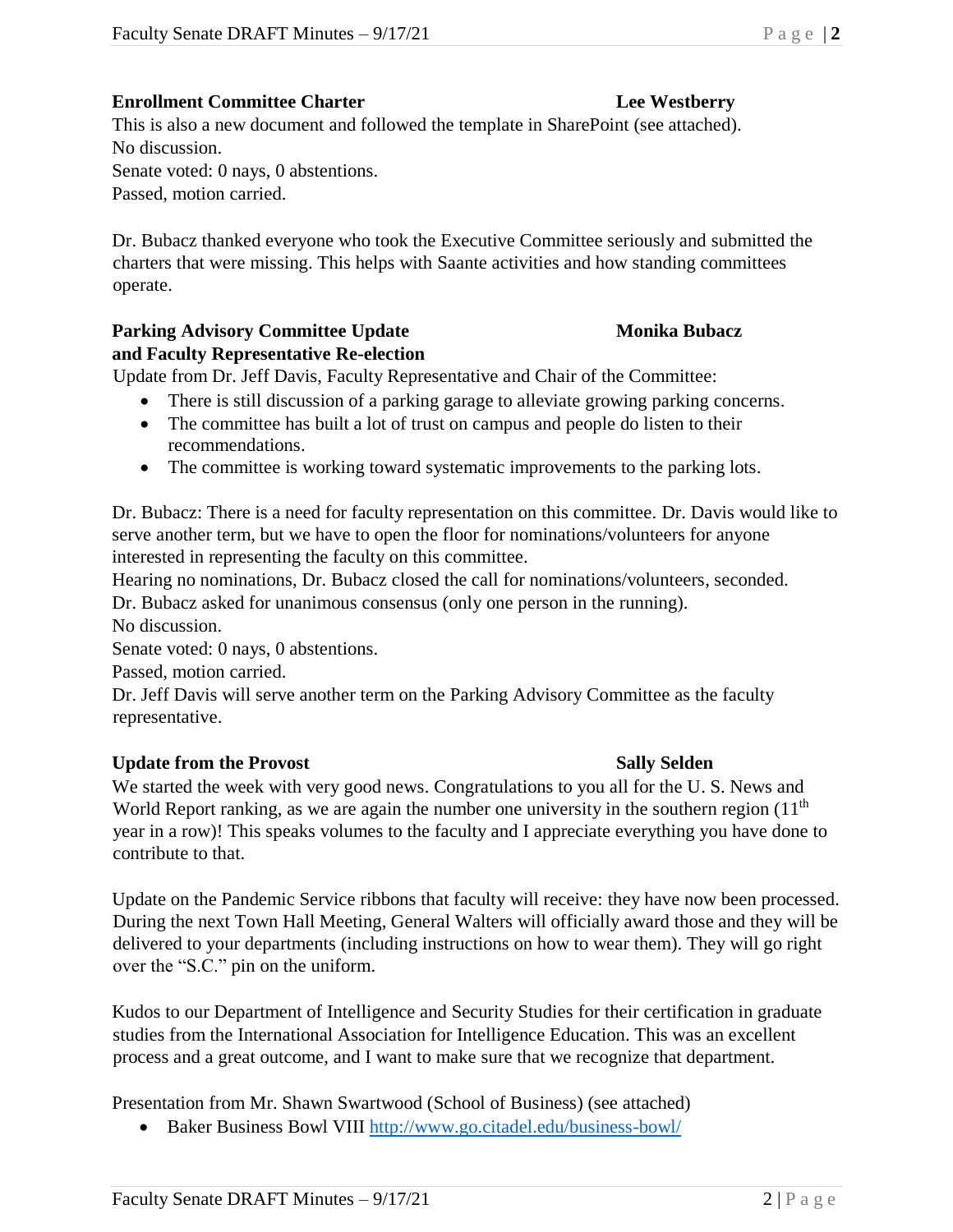- $\circ$  Please let your students know about the upcoming Q&A session regarding the Baker Business Bowl (Wednesday, September 29, 5-6:30pm, Bastin Hall Atrium).
- o Business Bowl entries are due by October 4<sup>th</sup>, 2021 (open to all current Citadel students)
- SoCon Entrepreneurship Challenge
	- o Elevator pitch competition (open to all current Citadel students)
	- o For more information, please reach out to Mr. Shawn Swartwood [sswartwo@citadel.edu](mailto:sswartwo@citadel.edu)

Other announcements from Dr. Selden:

This year, the Provost's office is offering 10 summer research grants (between \$5000 and \$7500). I know a lot of people's research has been stalled over the last 18 months due to Covid. Dr. Garner is going to help implement this; she will be putting together the selection committee. Start thinking about this if there is something you really want to do this summer that requires funding in order to travel somewhere to make progress on your research. This is designed for faculty research; it does not require a student research component. We will make that component available; news and announcements will be coming out soon.

Regular funding for attending conferences: those monies have been allocated to school deans, so every school has a pot of resources. Those resources are distributed based on the individual school. So if you are planning to attend a conference or you need some support for your scholarship, please reach out to your school dean or whoever has been designated within the school that oversees that process. Those monies are there and they are available. We do not have any travel restrictions; you are free to travel and I encourage you to do so. I know everybody's still under a fair amount of pressure with still using SWIVL and the additional hybrid modality that we are doing while some of our students are under quarantine, but I do want to remind you that those resources are out there.

I also have good news: Dr. Garner is working on the implementation of new grant software, so we have had a lot of faculty be very successful in bringing outside grants into the institution. The new software package is advantageous, especially for those of us who need to do billing to Finance for their grants. That is being implemented this year and should be available soon. More information will be forthcoming about when that software will be available.

Preparation of the budget (first for the Governor's office, then for the House Ways & Means, and finally for the South Carolina Senate). Our FRB (Financial Review Board) met today about the submission for the governor's budget and we are going to be bringing forward a request for some one-time and recurring resources from the state. The three big project requests are \$49 million for engineering, money for replacing barracks, and money for Duckett renovations and addition. We have a few other things that will be included like some tuition remission. We are not planning to ask for increased in-state tuition. That is a sentiment of the legislature that they are asking state institutions to try to keep tuition increases to a minimum and as a result, they have been allocating some resources to increase the operating budget. We will be talking about that more as the year goes on and as we go through that process.

For those of you who use our course catalog: Dr. Bower is leading a group related to implementing new software that will help with processing the curriculum through the system and into the catalog (Stage 2). Once you get the software, the hope is by next summer to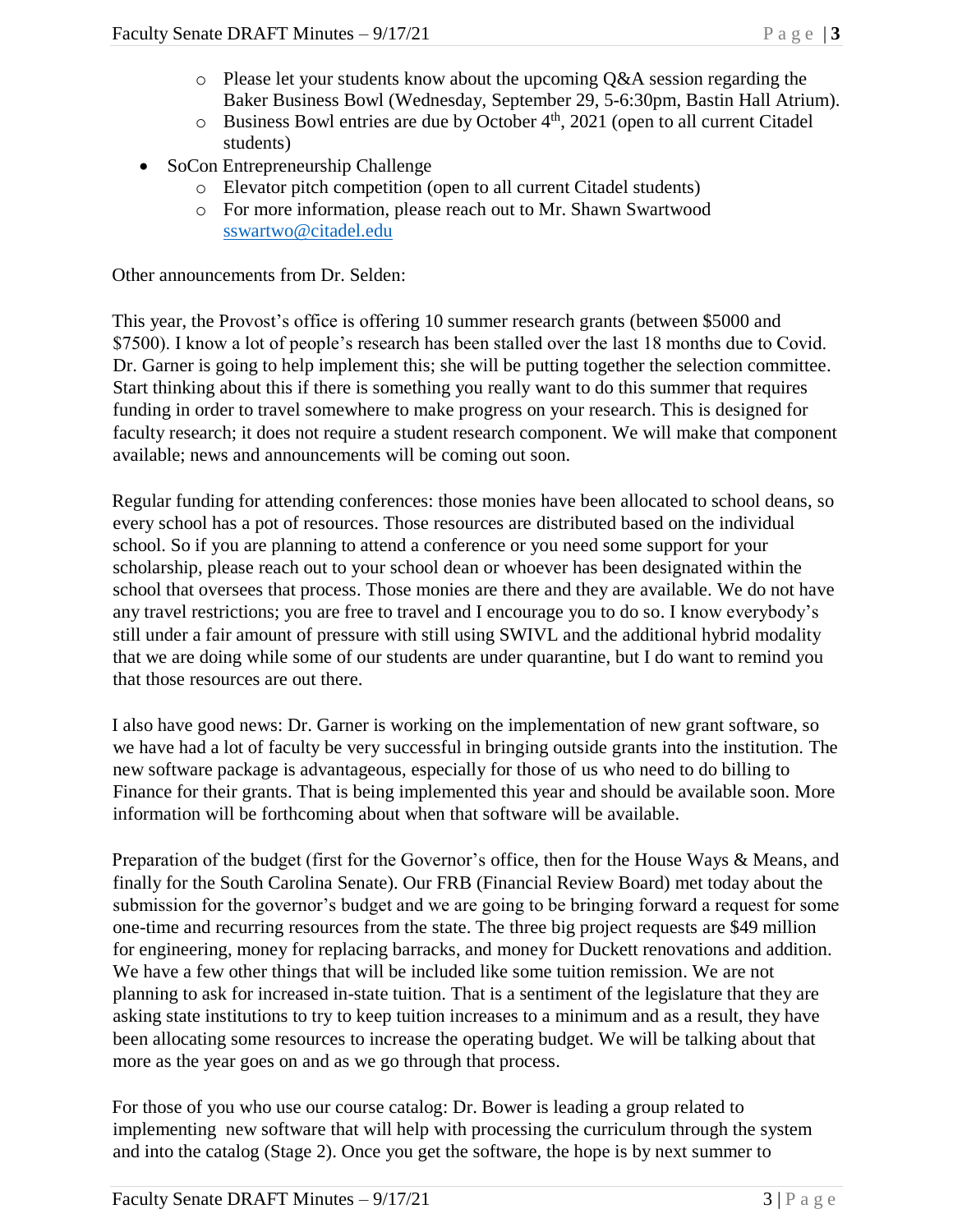transition our Corps of Cadets catalog, our graduate student catalog, and our transfer student catalog into this new software package. Catalog content will be more easily accessible online and easier to search. Currently we do this in PDF form, so we think this will be a big update. It is a large undertaking and will require the partnership of different entities on campus.

QEP/SACSCOC – We are working on our 10-year report, with training scheduled for December. We are officially part of the class of 2024. What that means to you as faculty and we as provosts is that is when we will actually hear our decision from SACSCOC (the SACSCOC annual meeting date in 2024 is when they vote on our reaccreditation). There are a number of things we are working on now that need to be addressed this year. Next year is our official year of record. You are going to be hearing more about Program U, which is something that is an expectation of SACSCOC; those discussions are already underway with department chairs. We need to make sure we have a systematic process for evaluating adjuncts and faculty members. We need to make sure that our assessment data, both from our academic units and also from our other units across campus, are up-to-date and in place, and most importantly that it demonstrates how we are using those data to make decisions for continuous improvements. A lot will be happening and you will be hearing more about that process. One of the things that is an incredible opportunity is for a faculty member to serve on that leadership team. This means that they will be engaged in that training in December and helping lead us through the 10-year reaccreditation process. Dr. Karin Roof has received those applications and some decisions will be made soon about that.

The Board of Visitors is starting to prioritize and be more attentive toward academics. We were able to have a long discussion at our retreat around our general education and core curriculum. There was a lot of excitement about what we are doing with our core curriculum. They were especially impressed with some of the Freshman Seminars and some of the opportunities that our cadets now have because of this new approach, so much so that the BOV wants to attend some classes. So keep an eye out for messages from your head of department saying a Board member would like to attend your class. I would like to say a special thank you for this. They will have an opportunity to see everybody in action, and I think that will further help them understand more about the faculty and what is happening in the classroom. This will happen around the time of the October board meeting (Friday, October 29, 0900-0950).

I really appreciate that questions come to Dr. Bubacz and she will then in turn get them to me. If there are things you want to hear about, please make sure you reach out to our Senate Chair, and let her know because she is always in communication with us and that is good information to have.

Covid-19 update: I think we are off to a pretty good start. If you have been tracking our numbers, there were a few times where we were pretty much closing in on capacity within our quarantine isolation housing. I am pleased to say that those numbers have dropped precipitously in the past week.

Vaccines: Based on the data that General Walters is tracking, 61% of individuals in the state of South Carolina have had the first vaccine; 52% have received two vaccination shots. In Charleston County, 72.9% have received their first shot, and 63% have received the second shot. On campus, 70% of the Corps of Cadets have been vaccinated, 64% of graduate and transfer students on-campus have been vaccinated (we are not tracking this for online students), 93% of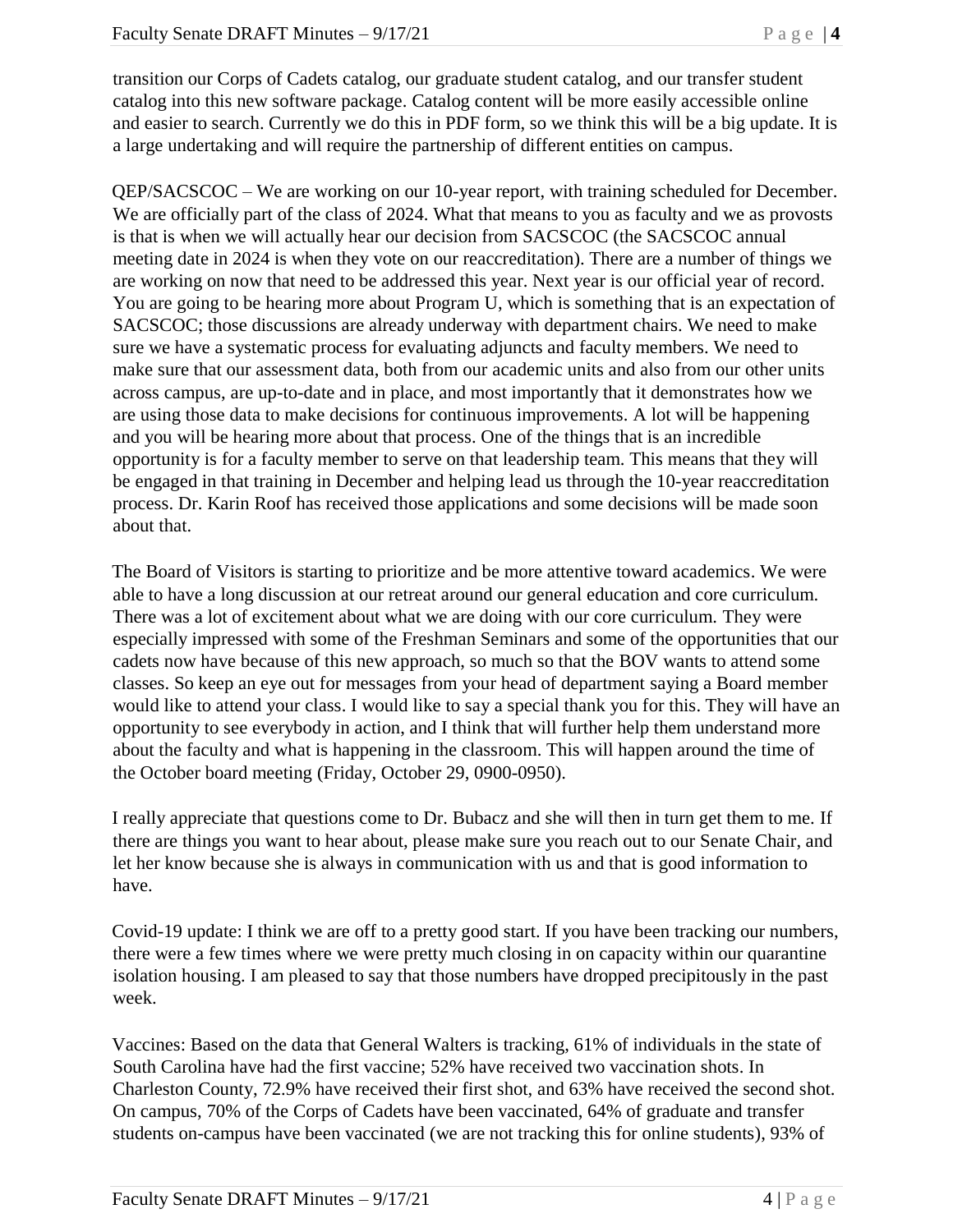faculty have been vaccinated, and 81% of staff have been vaccinated (and this number is increasing). Kudos to the faculty for leading the way.

We will be holding a Pfizer vaccine clinic on campus. Once Pfizer was approved by the FDA, some of our cadets indicated that they would like to have access to the Pfizer vaccine. Leah Schonfeld has been working with the Commandant to get some times and the clinic will be open to anyone on campus (all students, all faculty, all staff, all people on contract with us, as well). This will be on either September 22 or September 28; Leah Schonfeld will reach out when the date is confirmed. Registration will be required; it is important for the pharmacy to know how many Pfizer vaccines will be delivered that day (there is a shelf-life for Pfizer vaccines) and we want to make sure that we have the right number delivered.

Testing availability has gotten better, but there was a period of time when it was very difficult to get Covid testing in the community. As a result, we have ordered 2,000 over-the-counter rapid Covid-19 tests that can be used at home. We will divide and distribute them to academic departments, schools, and units on campus so that if you need access to a test you will be able to go to your department and pick up one. We will continue to do Wednesday testing as well.

We have started to trend down. We have had several days over the past week or so where we had zero cadets test positive. Of the cadets who tested positive, the majority has been unvaccinated. Of the cadets who have previously had Covid, we have had no second infections. In other words, none of those cadets have tested positive this semester. We had 179 cadets who had been in close contact (quarantined and/or masked until tested); 6 out of that 179 subsequently tested positive (that is about 4%).

That is where we stand. We see our numbers have come down. We are revising this as a leadership team every week, including the mask requirement. We will revisit the mask requirement next Tuesday, September 21. I assume that sometime soon we will probably be lifting the mask requirement on campus unless there are conditions that suggest that we should not. When we do that, please know that we will have a process in place for faculty members to have an option to request to require masks in the classroom to reflect their particular needs.

Even when we lift our mask mandate across campus (inside buildings), please know that we all can continue to wear a mask if you choose to. It does not mean that you cannot wear a mask. We are waiting to see what happens with our positive cases yesterday and today given that we just had homecoming activities last week and many social activities all across campus (including the football stadium and an athletic team). If you look at the cadets who have been vaccinated and you take that in concert with the number of cadets who have actually tested positive, about 92% have either been vaccinated (about 70%) or had previously tested positive (about 20%).

I would like to hear from faculty about your concerns.

- Cadets are rebelling against mask requirements, could the Commandant enforce mask rules?
	- o Answer: He certainly can. You should also enforce yourself in the classroom and other indoor spaces under the mask mandate. You should ask them to wear their mask because the expectation has not changed and it will remain the same until we have a change on campus. So right now the expectation is that students who are in an academic building should have a mask on. If you are in your office, it is not required.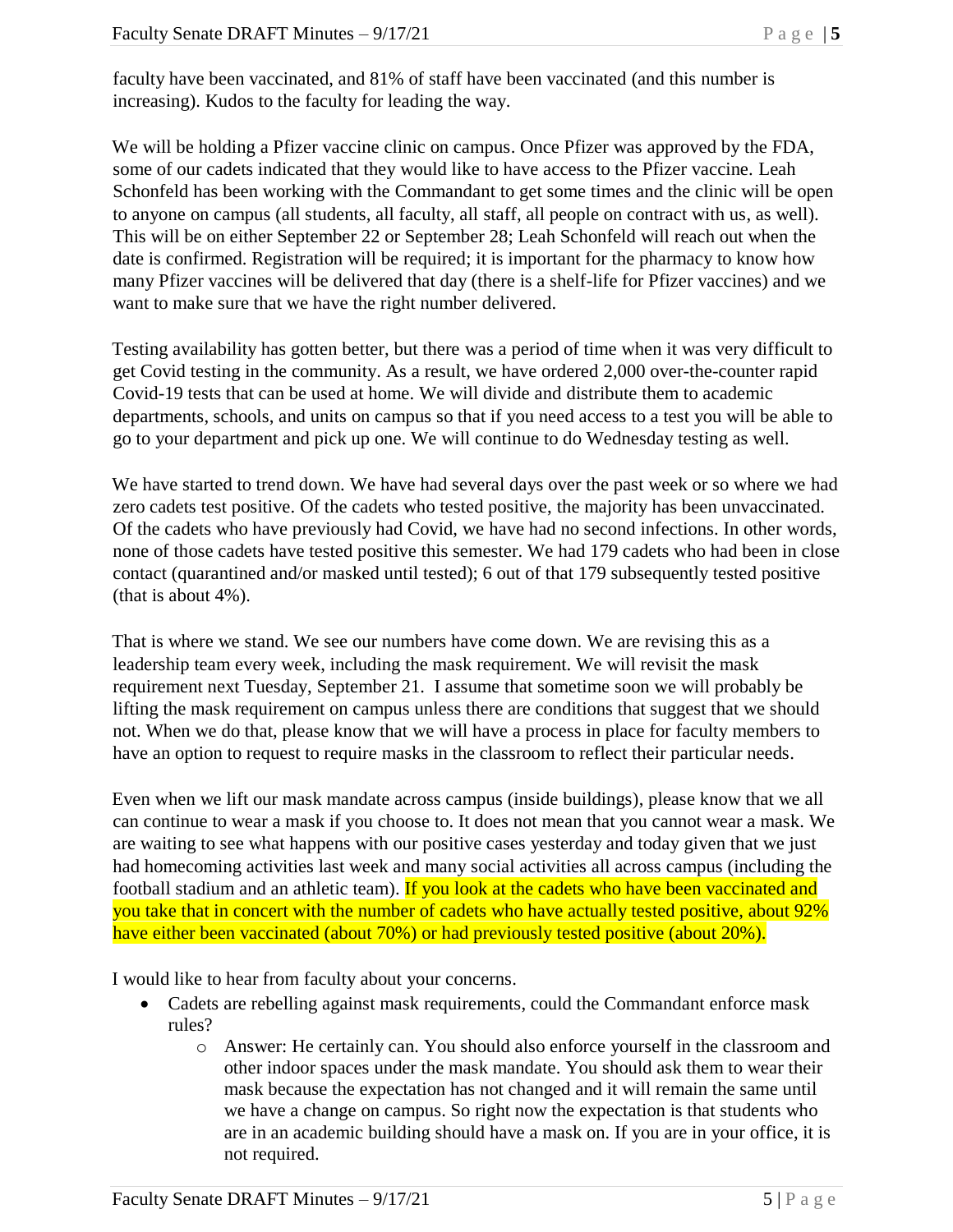- Question about the Emerging Leaders Program.
	- o We have a new program, the Emerging Leaders Program. When we have resources, I think it is important to invest in leaders and bring forward resources to support faculty with an interest in pursuing a leadership role, such as department head. This is in response to the feedback and needs of faculty.
	- o This is designed for people who are not already in these leadership roles but who are aspiring leaders. The first cohort will kick off next month and it is a yearlong opportunity. There will be a facilitated meeting each month. The first part of the year will be spend on soft skills and leadership skills. The second part of the year will be more around the operations of the college: understanding budgeting, understanding scheduling, some of the things that we do. At the end, in June, there will be a few intensive days where I will bring some outside search consultants who will review resumes and talk about what you need to do in order to be competitive for department head positions (internal and external).
	- o It is mainly designed for faculty members to think, "What is my leadership style, how do I develop those skills to navigate the crucial conversations that I need to have when taking on personnel responsibilities?"
	- o There will also be opportunities to attend some board meetings, president's meetings, VP meetings, provost's meetings, to start to see behind that curtain and get insights into what does university governance look like in action.
- Question about Adjunct full-time faculty being asked to take on more and more courses per semester.
	- o You would need to speak to your school (dean/dept. chair). Full-time adjunct faculty on a contract have a 5-5 teaching load.

It has been a great start to the year but also a tough start for some of our knobs. We have lost a larger percentage of knobs than in the past few years. There have been some noticeable changes, as we would expect given what the last 18 months has been like for incoming knobs. I would ask you, as faculty, to please reach out, especially if you are working with knobs and sophomores. If you see something, please offer to be a resource and make sure they are getting the resources they need. Make sure you are letting us know if there is any additional support we can offer institutionally to help support our students. We want them to be successful. Our academic officers do an exceptional job. Dr. Bower and I met with our two lead academic offices this week and they feel like they have a good sense of what is going on. I would ask for all hands on deck with regards to making sure we are getting our cadets the resources they need. The transition has been particularly difficult for some of our knobs, much more so than we saw last year, and certainly much more than I saw the first year I was here. I would expect that we will see this for the next few years, and some of it is interacting and engaging with others on campus. I think there is a tendency for some of our knobs to want to stay in their rooms a little bit, so any ways that we can get them engaged in academic events and activities and through advising and mentoring, I really would appreciate. I appreciate all of the attention you can give them.

- Question: You said something about when the mask mandate is lifted that there will be a process for faculty to request to require masks in their classroom. Could you talk more about that?
	- $\circ$  I have some sensitivity about delegating authority with the faculty not because I am concerned about faculty making those decisions but because we have junior faculty and are uncertain about their level of comfort. I would like the department head to play a role in that process for support. It has not been decided but that is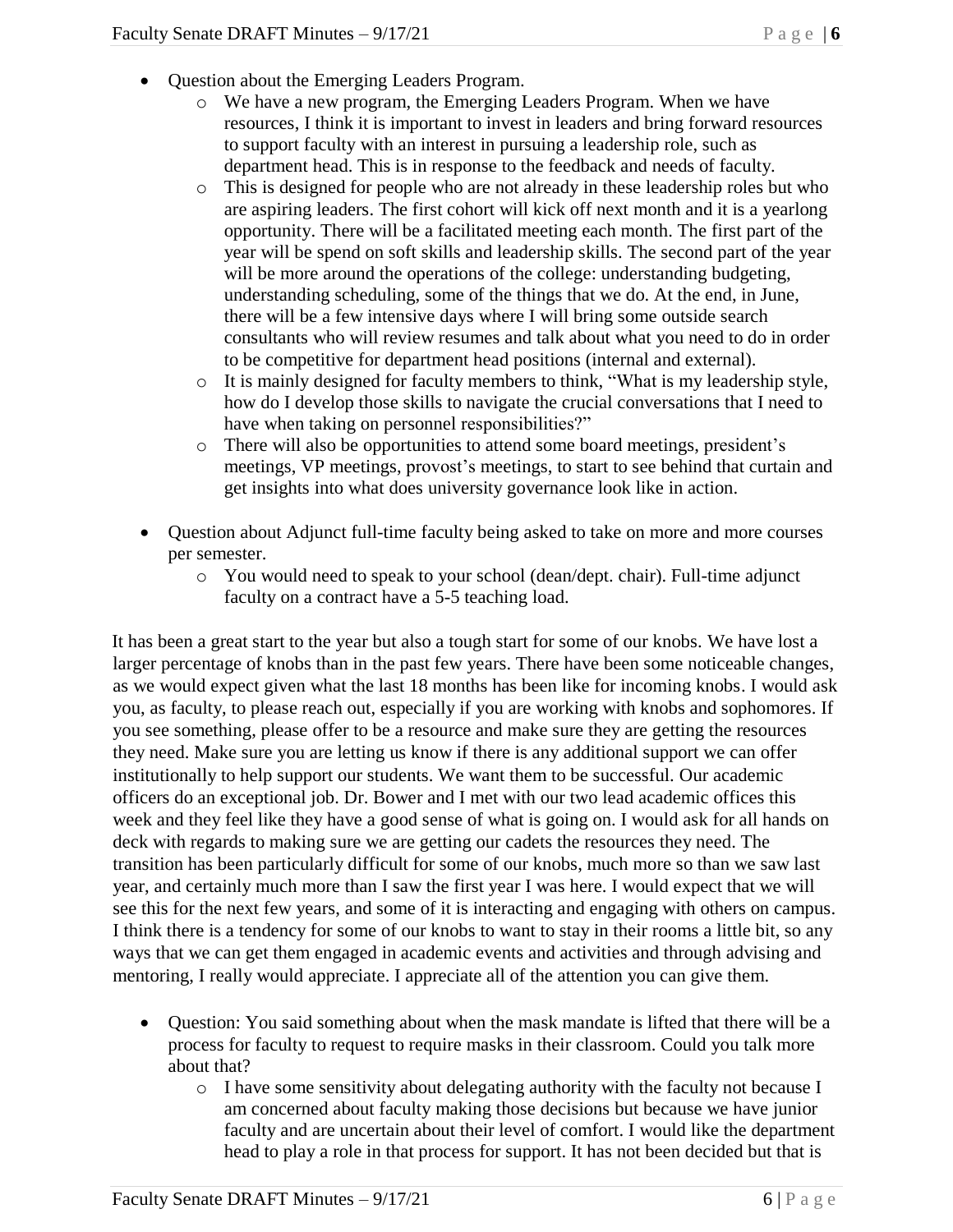my thinking. We are trying to be sensitive to junior faculty and their comfort in these situations. We want to make sure we get those new faculty support in that process.

### **Ad Hoc Senate Review Committee Update Amanda Mushal**

This is a committee charged with looking at Senate functions and reviewing them. We met last semester and will continue to meet this semester with an eye on creating recommendations to bring to the Senate by the end of the semester.

Overall, we are looking at the ability of Senate to effectively represent the concerns of the faculty. We have been examining the role of standing committees, the question of whether all of our standing committees are active and necessary for the work that needs to be done now, and whether there are additional committees that might need to be stood up.

There was a suggestion that we might need something to take the place of the old Committee on Committees under Faculty Council, that has come up a number of times.

We have also been examining the question of whether members and chairs of committees need to be tenured. This is not for all committees, but for particular committees that have taken on more responsibility, where it seems that more experience might be more necessary for that. Those are some of the issues that we have been looking at in terms of the standing committees. With that, we have been discussing the value of service and the way that the college approaches questions of service.

We have also been looking more broadly at the issue of Senate representation, whether the current allocation of seats is appropriate. A couple of things that have come out of that: the question of representation for Daniel Library and potential recommendation regarding that, and also a recommendation to make the Honors Program director an ex officio member of the Senate.

Along with all of this has come discussion of Senate processes and particularly a suggestion to specify that we operate under Robert's Rules and then a larger question about the process of amending the Senate charter. We have also looked at the question of is there way for contingent faculty concerns to be effectively represented by Faculty Senate or to the larger administration and is there a way that we, as the Senate, can facilitate that.

Those are the major issues we have looked at so far. If there are concerns that senators would like to have addressed during this time of examining our functions, please do get in touch with one of us on the committee (Dr. Amanda Mushal, Dr. Michael Dorko, Dr. Amy Emm, Dr. Wes Jones, Dr. Rob Rabb, Dr. Sarah Tenney Sharman, and Mr. Aaron Wimer) and we can add that to the issues that we are considering and will bring forward to the Senate for larger deliberation.

# **Standing Committees Elizabeth Connor**

- Dr. Benjamin Dean, Governance Committee chair
	- o First meeting was August 24
	- o New Faculty Manual Governance Committee is now reviewing the new manual draft that was presented to the Senate Executive Committee
		- Goal is to make recommendations soon to the Faculty Senate so that th Senate can discuss and approve the new draft before the December holidays.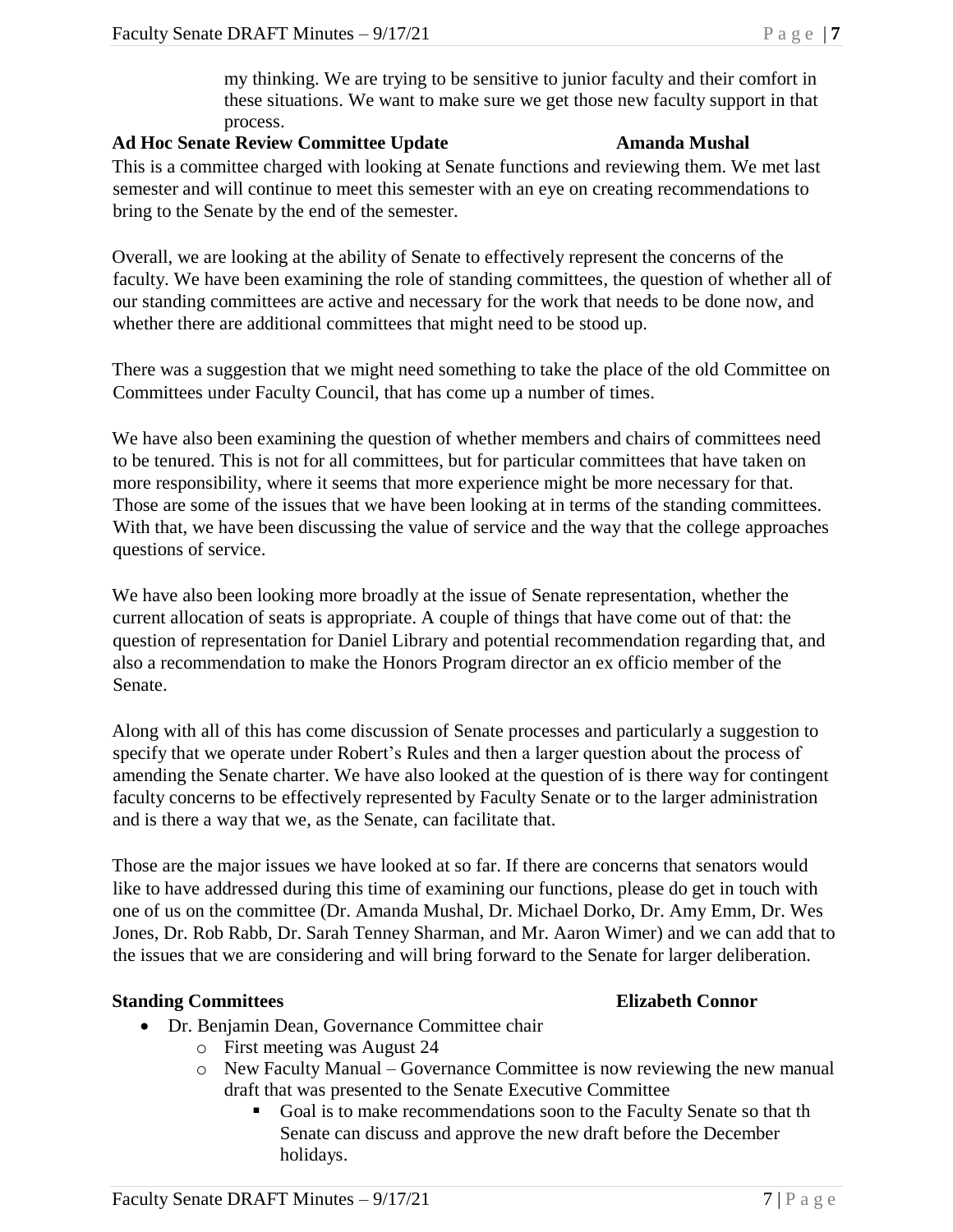- Elizabeth Connor, Executive Committee
	- o Most of the standing committees should have already met either last week or the week before.
	- o If you have elected officers, the Executive Committee needs to know who your chair and vice chair are.
	- o Think about somebody on your committee who is already on the Senate who can be the Senate liaison. That way, that person who already attends the meeting can present business from your particular committee.
	- o If there are any Faculty Senate changes within the department in which you serve, the Executive Committee needs to know about those as well.

### **QEP Topic Presentations Karin Roof**

The QEP Theme Development Committee met yesterday and went over the research activity that was going on over the summer, looking at the shortlist of topics, and came to a consensus of the four shortlisted topics that will be marketed around campus and that we will talk to all of the various constituents about over the course of the semester. Keep an eye out for that; we will build a website and will have some forums and present this in various venues.

The four topics are:

- 1. Advising
	- a. Moving from a decentralized, fragmented advising model to a holistic, more centralized and uniform advising model
- 2. High-Impact Practices
	- a. Increasing exposure to existing high-impact practices and undergraduate research
- 3. Practice of Writing
	- a. Having more or improved writing experiences and writing-intensive classes on campus
- 4. Information Literacy

Each of those topics has a one-page informational profile that will be shared for review, feedback, and comments.

It was also decided by the committee that regardless of the topic we choose, even a hybrid of some of the four topics, we want to make sure that we are addressing diversity, equity, and inclusion, and that we are addressing critical thinking and try to have a key piece that addresses all student populations, not just the Corps of Cadets. Over the course of this Fall semester, you can expect to hear from Dr. Roof and the other committee members presenting in different venues to get feedback from the faculty, students, staff, and all populations. The goal is to survey our constituents at the end of the semester, asking them to rank order those topics. Those data will be brought to the Provost for a decision on the final topic to be announced early in the Spring 2022 semester.

### **Issues and Concerns Monika Bubacz**

- Reading Day
	- o We do not currently have a reading day before finals for the Fall semester. Per the Registrar, they are going to do everything they can to add one extra day before finals in the future.
- T/R 1230-1330 meeting times
	- o Issue of scheduling committee meetings vs. department meetings